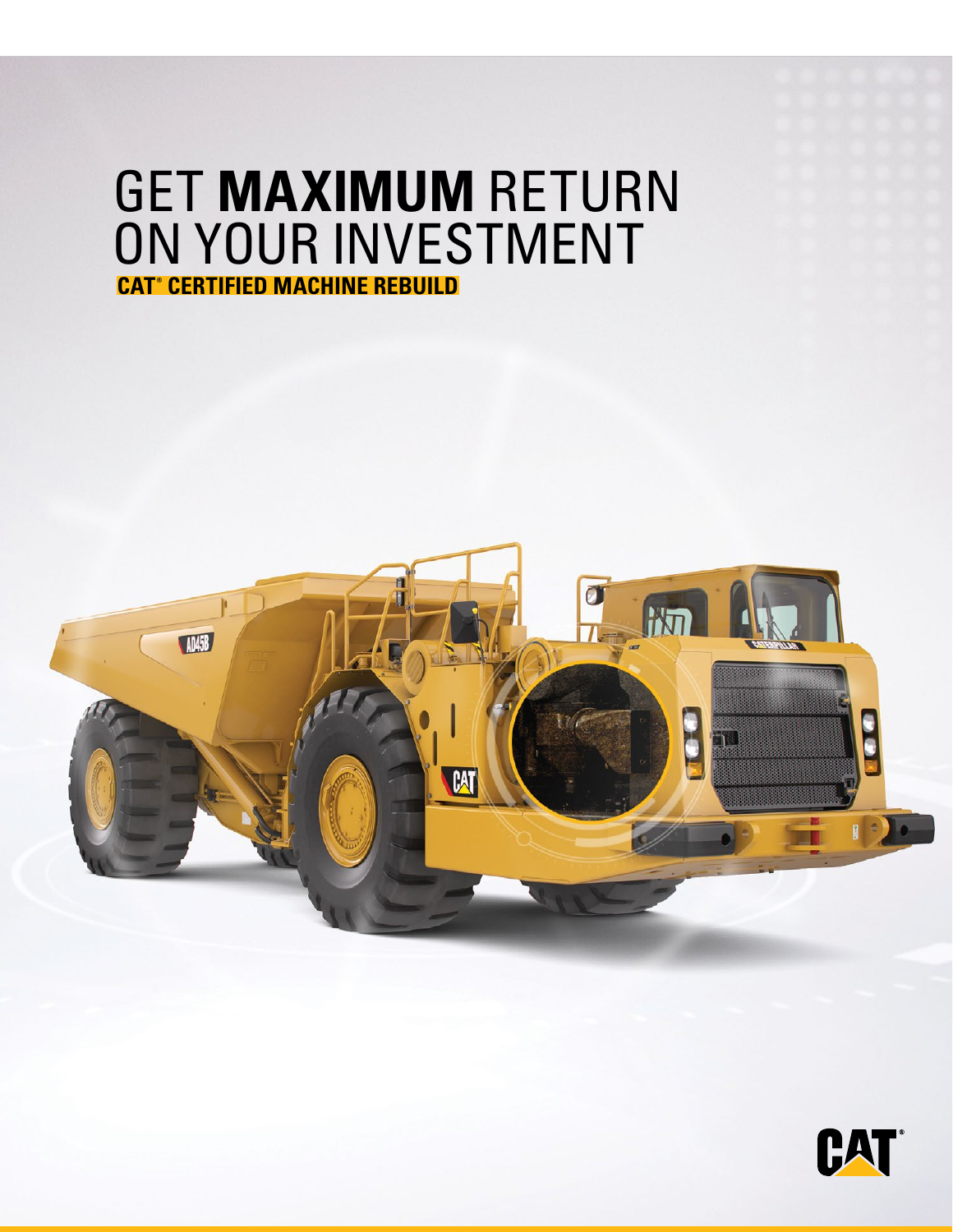## YOUR CAT MACHINE IS BUILT TO PERFORM NOT FOR ONE LIFETIME, BUT FOR **MULTIPLE LIFETIMES**.

#### **DON'T LET THAT EXTRA VALUE GO TO WASTE.**

RETURN YOUR END-OF-LIFE MACHINE TO LIKE-NEW CONDITION FOR A FRACTION OF THE COST OF REPLACING COMPONENTS INDIVIDUALLY.

Keep the machine you're comfortable using while restoring its original performance and productivity—plus benefit from product enhancements introduced after it was manufactured. And because it's rebuilt, updated, serviced and supported to the high standards required by Caterpillar, a **Cat® Certified Machine Rebuild** tends to capture significantly higher resale value. It's the best way to get maximum return on your original machine investment.



#### **INSPECTION/EVALUATION**

Perform fluid analysis, visual inspections and review available service history

#### **COMPLETE DISASSEMBLY**

Conduct an extensive inspection of all parts and components

#### **RECONDITIONING**

Complete work not included in a typical overhaul (e.g., frames, linkage pins, shaft bearings, electronic control modules, software)

#### **ENGINEERING UPDATES**

Recondition components to include the latest engineering designs

#### **REASSEMBLY**

Replace approximately 7,000 parts with new or remanufactured Cat parts; maintain all critical torques, clearances and pressure settings; replace all wiring

#### **PERFORMANCE TESTING**

Bench test the engine, fuel system, transmission, torque converter, differential, final drives and radiator; conduct turbocharger boost, stall speed rpm, throttle response, transmission and steering clutch response, and hydraulic and pilot relief valve pressure tests

#### **REPAINTING**

Paint the machine; apply model identity graphics and Cat Certified Rebuild decal

6

#### **FINAL INSPECTION**

Thoroughly inspect the rebuilt machine and assign a Rebuild Identification Number (RIN), which provides it with a brand new identity

#### **CUSTOMER EVALUATION**

Ensure satisfaction with performance in the working environment

A process this extensive requires trained professionals, specialized equipment, stringent quality control and access to the latest technical information and is available only through a Cat Certified Rebuild performed by your local Cat dealer.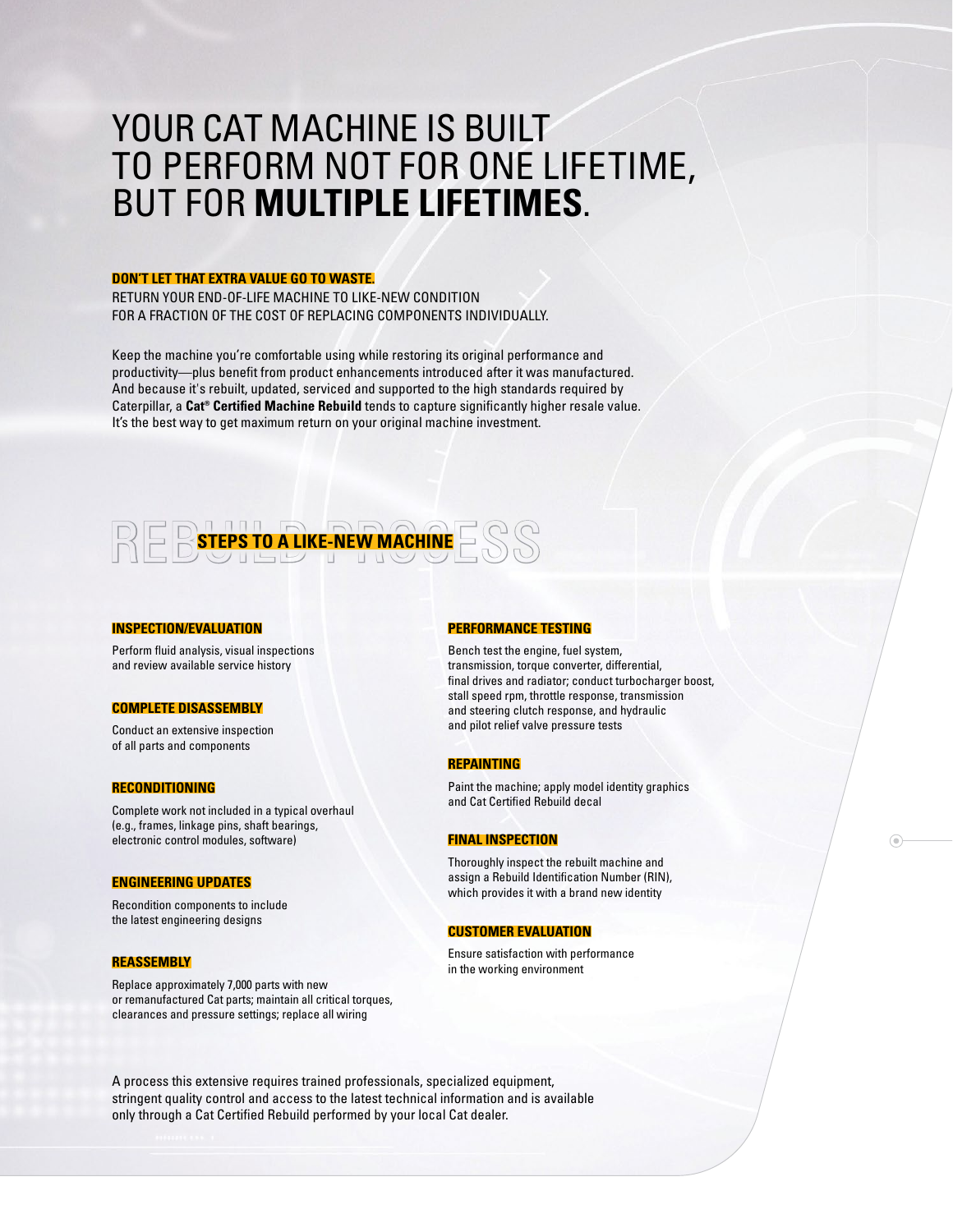

Every Cat Certified Machine Rebuild includes a like-new warranty on all replaced parts, and you can add an optional **Equipment Protection Plan (EPP)\*** for additional protection and peace of mind.

 $\odot$ 

### **1-YEAR 2-YEAR 3-YEAR** COVERAGE COVERAGE COVERAGE

WITH VARIABLE **SERVICE HOURS** TO MEET YOUR NEEDS

\*Coverage differs by country. Additional coverage terms are available.



Want even higher levels of performance, fuel efficiency, safety, comfort and serviceability at a much lower price than buying new? **Upgrade or retrofit** your machine with new features, technologies and options available on today's models. It's an affordable way to enhance your machine even further while it's already in the shop for a rebuild with no additional downtime required.





Your local **Cat dealer** has the parts, service and expertise to keep your rebuilt machine on the job. Financing for a rebuild is also available through your dealer and Cat Financial.